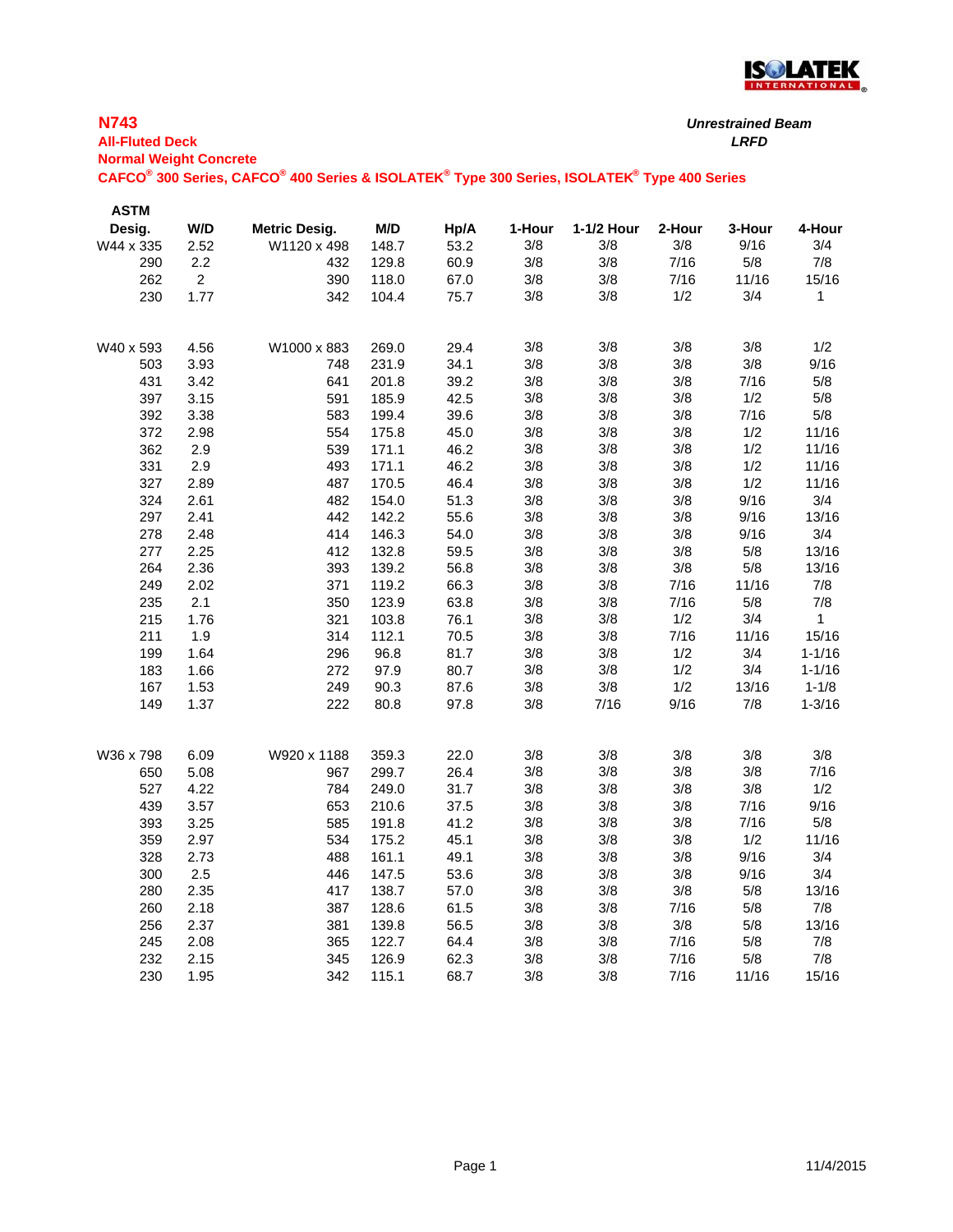

| <b>All-Fluted Deck</b>        |      |                                                                                             |       |       |        |            |        | <b>LRFD</b> |            |
|-------------------------------|------|---------------------------------------------------------------------------------------------|-------|-------|--------|------------|--------|-------------|------------|
| <b>Normal Weight Concrete</b> |      | CAFCO® 300 Series, CAFCO® 400 Series & ISOLATEK® Type 300 Series, ISOLATEK® Type 400 Series |       |       |        |            |        |             |            |
| <b>ASTM</b>                   |      |                                                                                             |       |       |        |            |        |             |            |
| Desig.                        | W/D  | <b>Metric Desig.</b>                                                                        | M/D   | Hp/A  | 1-Hour | 1-1/2 Hour | 2-Hour | 3-Hour      | 4-Hour     |
| W36 x 210                     | 1.96 | W920 x 313                                                                                  | 115.6 | 68.4  | 3/8    | 3/8        | 7/16   | 11/16       | 15/16      |
| 194                           | 1.81 | 289                                                                                         | 106.8 | 74.0  | 3/8    | 3/8        | 1/2    | 3/4         | 1          |
| 182                           | 1.72 | 271                                                                                         | 101.5 | 77.9  | 3/8    | 3/8        | 1/2    | 3/4         | 1          |
| 170                           | 1.6  | 253                                                                                         | 94.4  | 83.7  | $3/8$  | 3/8        | 1/2    | 13/16       | $1 - 1/16$ |
| 160                           | 1.51 | 238                                                                                         | 89.1  | 88.7  | 3/8    | 7/16       | 9/16   | 13/16       | $1 - 1/8$  |
| 150                           | 1.43 | 223                                                                                         | 84.4  | 93.7  | 3/8    | 7/16       | 9/16   | $7/8$       | $1 - 3/16$ |
| 135                           | 1.29 | 201                                                                                         | 76.1  | 103.9 | 3/8    | 7/16       | 9/16   | 15/16       | $1 - 1/4$  |
| W33 x 387                     | 3.31 | W840 x 576                                                                                  | 195.3 | 40.5  | 3/8    | 3/8        | 3/8    | 7/16        | $5/8$      |
| 354                           | 3.05 | 527                                                                                         | 180.0 | 43.9  | 3/8    | 3/8        | 3/8    | 1/2         | 11/16      |
| 318                           | 2.77 | 473                                                                                         | 163.4 | 48.4  | 3/8    | 3/8        | 3/8    | 1/2         | 11/16      |
| 291                           | 2.55 | 433                                                                                         | 150.5 | 52.5  | $3/8$  | 3/8        | 3/8    | 9/16        | 3/4        |
| 263                           | 2.33 | 392                                                                                         | 137.5 | 57.5  | 3/8    | 3/8        | 3/8    | 5/8         | 13/16      |
| 241                           | 2.13 | 359                                                                                         | 125.7 | 62.9  | $3/8$  | 3/8        | 7/16   | 5/8         | 7/8        |
| 221                           | 1.97 | 329                                                                                         | 116.2 | 68.0  | 3/8    | 3/8        | 7/16   | 11/16       | 15/16      |
| 201                           | 1.79 | 299                                                                                         | 105.6 | 74.9  | 3/8    | 3/8        | 1/2    | 3/4         | 1          |
| 169                           | 1.7  | 251                                                                                         | 100.3 | 78.8  | 3/8    | 3/8        | 1/2    | 3/4         | 1          |
| 152                           | 1.53 | 226                                                                                         | 90.3  | 87.6  | 3/8    | 3/8        | 1/2    | 13/16       | $1 - 1/8$  |
| 141                           | 1.43 | 210                                                                                         | 84.4  | 93.7  | $3/8$  | 7/16       | 9/16   | 7/8         | $1 - 3/16$ |
| 130                           | 1.32 | 193                                                                                         | 77.9  | 101.5 | 3/8    | 7/16       | 9/16   | 7/8         | $1 - 1/4$  |
| 118                           | 1.21 | 176                                                                                         | 71.4  | 110.7 | 3/8    | 1/2        | $5/8$  | 15/16       | $1 - 5/16$ |
| W30 x 391                     | 3.59 | W760 x 582                                                                                  | 211.8 | 37.3  | 3/8    | 3/8        | 3/8    | 7/16        | 9/16       |
| 357                           | 3.31 | 531                                                                                         | 195.3 | 40.5  | $3/8$  | 3/8        | 3/8    | 7/16        | 5/8        |
| 326                           | 3.05 | 484                                                                                         | 180.0 | 43.9  | 3/8    | 3/8        | 3/8    | 1/2         | 11/16      |
| 292                           | 2.73 | 434                                                                                         | 161.1 | 49.1  | 3/8    | 3/8        | 3/8    | 9/16        | 3/4        |
| 261                           | 2.46 | 389                                                                                         | 145.1 | 54.5  | 3/8    | 3/8        | 3/8    | 9/16        | 3/4        |
| 235                           | 2.24 | 350                                                                                         | 132.2 | 59.8  | 3/8    | $3/8$      | 3/8    | $5/8$       | 13/16      |
| 211                           | 2.01 | 314                                                                                         | 118.6 | 66.7  | 3/8    | 3/8        | 7/16   | 11/16       | 15/16      |
| 191                           | 1.85 | 284                                                                                         | 109.2 | 72.4  | 3/8    | 3/8        | 7/16   | 11/16       | 15/16      |
| 173                           | 1.66 | 257                                                                                         | 97.9  | 80.7  | 3/8    | 3/8        | 1/2    | 3/4         | $1 - 1/16$ |
| 148                           | 1.64 | 220                                                                                         | 96.8  | 81.7  | 3/8    | 3/8        | 1/2    | 3/4         | $1 - 1/16$ |
| 132                           | 1.47 | 196                                                                                         | 86.7  | 91.1  | 3/8    | 7/16       | 9/16   | 13/16       | $1 - 1/8$  |
| 124                           | 1.39 | 185                                                                                         | 82.0  | 96.4  | 3/8    | 7/16       | 9/16   | 7/8         | $1 - 3/16$ |
| 116                           | 1.3  | 173                                                                                         | 76.7  | 103.1 | $3/8$  | 7/16       | 9/16   | 15/16       | $1 - 1/4$  |
| 108                           | 1.21 | 161                                                                                         | 71.4  | 110.7 | $3/8$  | 1/2        | 5/8    | 15/16       | $1 - 5/16$ |
| 99                            | 1.12 | 147                                                                                         | 66.1  | 119.6 | $3/8$  | 1/2        | 5/8    | 1           | $1 - 3/8$  |
| 90                            | 1.02 | 134                                                                                         | 60.2  | 131.4 | 3/8    | 1/2        | 11/16  | $1 - 1/16$  | $1 - 7/16$ |
| W27 x 539                     | 5.08 | W690 x 802                                                                                  | 299.7 | 26.4  | $3/8$  | 3/8        | 3/8    | 3/8         | 7/16       |
| 368                           | 3.64 | 548                                                                                         | 214.8 | 36.8  | 3/8    | $3/8$      | 3/8    | 7/16        | 9/16       |

**N743**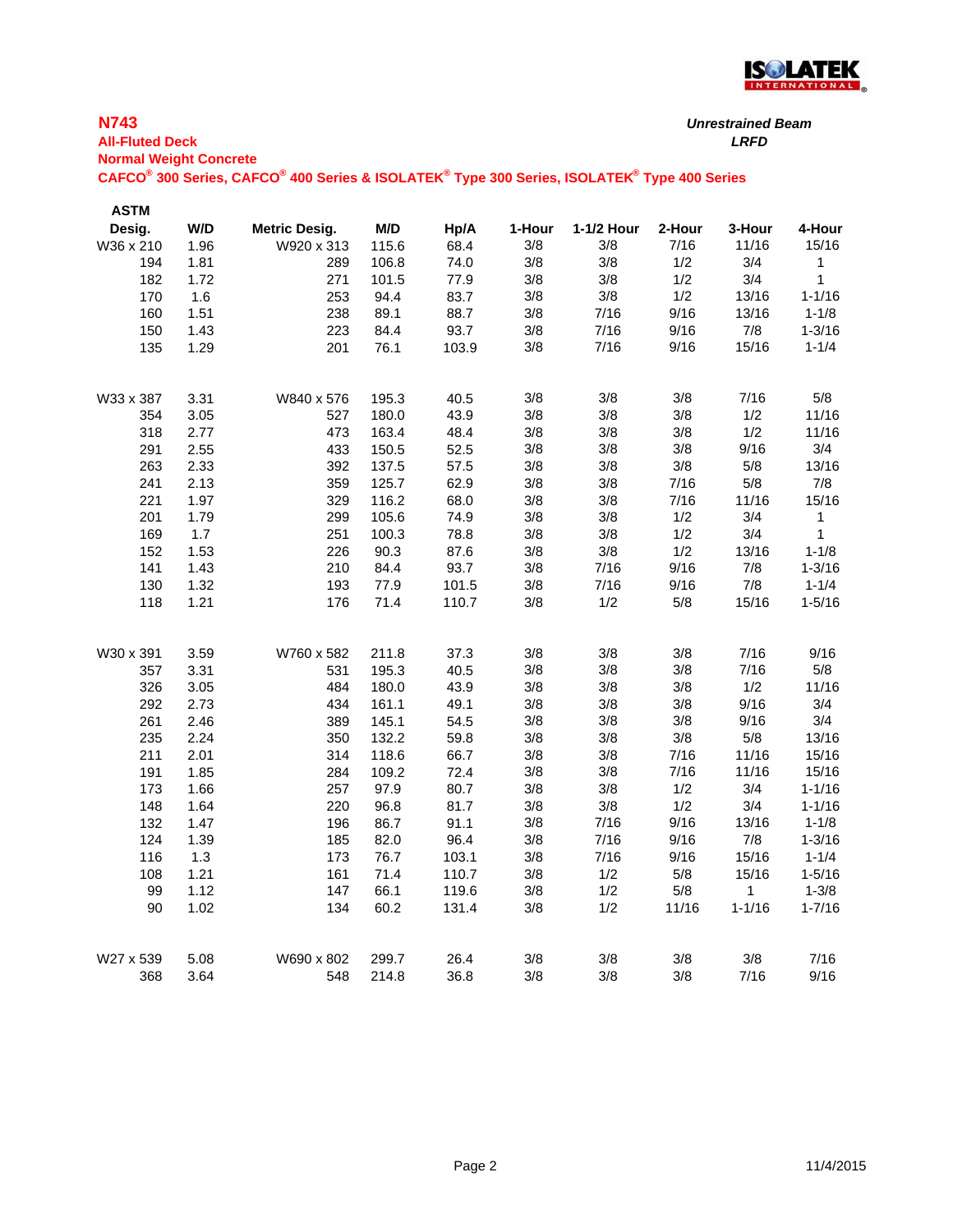

| <b>All-Fluted Deck</b><br><b>Normal Weight Concrete</b> |      |                                                                                             |       |       |        |            |        | <b>LRFD</b>  |            |
|---------------------------------------------------------|------|---------------------------------------------------------------------------------------------|-------|-------|--------|------------|--------|--------------|------------|
|                                                         |      | CAFCO® 300 Series, CAFCO® 400 Series & ISOLATEK® Type 300 Series, ISOLATEK® Type 400 Series |       |       |        |            |        |              |            |
| <b>ASTM</b>                                             |      |                                                                                             |       |       |        |            |        |              |            |
| Desig.                                                  | W/D  | <b>Metric Desig.</b>                                                                        | M/D   | Hp/A  | 1-Hour | 1-1/2 Hour | 2-Hour | 3-Hour       | 4-Hour     |
| W27 x 336                                               | 3.36 | W690 x 500                                                                                  | 198.2 | 39.9  | 3/8    | 3/8        | 3/8    | 7/16         | 5/8        |
| 307                                                     | 3.11 | 457                                                                                         | 183.5 | 43.1  | 3/8    | 3/8        | 3/8    | 1/2          | 5/8        |
| 281                                                     | 2.86 | 418                                                                                         | 168.7 | 46.8  | 3/8    | 3/8        | 3/8    | 1/2          | 11/16      |
| 258                                                     | 2.64 | 384                                                                                         | 155.8 | 50.8  | 3/8    | 3/8        | 3/8    | 9/16         | 3/4        |
| 235                                                     | 2.43 | 350                                                                                         | 143.4 | 55.1  | 3/8    | 3/8        | 3/8    | 9/16         | 13/16      |
| 217                                                     | 2.26 | 323                                                                                         | 133.3 | 59.3  | 3/8    | $3/8$      | 3/8    | $5/8$        | 13/16      |
| 194                                                     | 2.03 | 289                                                                                         | 119.8 | 66.0  | 3/8    | 3/8        | 7/16   | 11/16        | 7/8        |
| 178                                                     | 1.87 | 265                                                                                         | 110.3 | 71.6  | 3/8    | 3/8        | 7/16   | 11/16        | 15/16      |
| 161                                                     | 1.7  | 240                                                                                         | 100.3 | 78.8  | 3/8    | 3/8        | 1/2    | 3/4          | 1          |
| 146                                                     | 1.55 | 217                                                                                         | 91.5  | 86.4  | 3/8    | 3/8        | 1/2    | 13/16        | $1 - 1/8$  |
| 129                                                     | 1.56 | 192                                                                                         | 92.0  | 85.9  | 3/8    | $3/8$      | 1/2    | 13/16        | $1 - 1/16$ |
| 114                                                     | 1.39 | 170                                                                                         | 82.0  | 96.4  | 3/8    | 7/16       | 9/16   | $7/8$        | $1 - 3/16$ |
| 102                                                     | 1.24 | 152                                                                                         | 73.2  | 108.1 | 3/8    | 7/16       | $5/8$  | 15/16        | $1 - 1/4$  |
| 94                                                      | 1.15 | 140                                                                                         | 67.9  | 116.5 | 3/8    | 1/2        | 5/8    | $\mathbf{1}$ | $1 - 5/16$ |
| 84                                                      | 1.03 | 125                                                                                         | 60.8  | 130.1 | 3/8    | 1/2        | 11/16  | $1 - 1/16$   | $1 - 7/16$ |
| W24 x 370                                               | 3.98 | W610 x 551                                                                                  | 234.8 | 33.7  | 3/8    | 3/8        | 3/8    | 3/8          | 9/16       |
| 335                                                     | 3.66 | 498                                                                                         | 215.9 | 36.6  | 3/8    | 3/8        | 3/8    | 7/16         | 9/16       |
| 306                                                     | 3.37 | 455                                                                                         | 198.8 | 39.8  | 3/8    | 3/8        | 3/8    | 7/16         | $5/8$      |
| 279                                                     | 3.11 | 415                                                                                         | 183.5 | 43.1  | 3/8    | 3/8        | 3/8    | 1/2          | $5/8$      |
| 250                                                     | 2.81 | 372                                                                                         | 165.8 | 47.7  | 3/8    | 3/8        | 3/8    | 1/2          | 11/16      |
| 229                                                     | 2.6  | 341                                                                                         | 153.4 | 51.5  | 3/8    | 3/8        | 3/8    | 9/16         | 3/4        |
| 207                                                     | 2.36 | 307                                                                                         | 139.2 | 56.8  | 3/8    | 3/8        | 3/8    | $5/8$        | 13/16      |
| 192                                                     | 2.2  | 285                                                                                         | 129.8 | 60.9  | 3/8    | 3/8        | 7/16   | 5/8          | 7/8        |
| 176                                                     | 2.03 | 262                                                                                         | 119.8 | 66.0  | 3/8    | $3/8$      | 7/16   | 11/16        | 7/8        |
| 162                                                     | 1.88 | 241                                                                                         | 110.9 | 71.3  | 3/8    | 3/8        | 7/16   | 11/16        | 15/16      |
| 146                                                     | 1.7  | 217                                                                                         | 100.3 | 78.8  | 3/8    | 3/8        | 1/2    | 3/4          | 1          |
| 131                                                     | 1.54 | 195                                                                                         | 90.9  | 87.0  | 3/8    | $3/8$      | 1/2    | 13/16        | $1 - 1/8$  |
| 117                                                     | 1.38 | 174                                                                                         | 81.4  | 97.1  | 3/8    | 7/16       | 9/16   | 7/8          | $1 - 3/16$ |
| 104                                                     | 1.24 | 155                                                                                         | 73.2  | 108.1 | 3/8    | 7/16       | $5/8$  | 15/16        | $1 - 1/4$  |
| 103                                                     | 1.4  | 153                                                                                         | 82.6  | 95.7  | 3/8    | 7/16       | 9/16   | 7/8          | $1 - 3/16$ |
| 94                                                      | 1.28 | 140                                                                                         | 75.5  | 104.7 | 3/8    | 7/16       | 9/16   | 15/16        | $1 - 1/4$  |
| 84                                                      | 1.15 | 125                                                                                         | 67.9  | 116.5 | 3/8    | 1/2        | $5/8$  | $\mathbf{1}$ | $1 - 5/16$ |
| 76                                                      | 1.05 | 113                                                                                         | 62.0  | 127.6 | 3/8    | 1/2        | 11/16  | $1 - 1/16$   | $1 - 7/16$ |
| 68                                                      | 0.94 | 101                                                                                         | 55.5  | 142.5 | 3/8    | 9/16       | 11/16  | $1 - 1/8$    | $1 - 1/2$  |
| 62                                                      | 0.93 | 92                                                                                          | 54.9  | 144.1 | 3/8    | 9/16       | 3/4    | $1 - 1/8$    | $1 - 1/2$  |
| 55                                                      | 0.82 | 82                                                                                          | 48.4  | 163.4 | 3/8    | 9/16       | 3/4    | $1 - 3/16$   | $1 - 5/8$  |
| W21 x 201                                               | 2.5  | W530 x 300                                                                                  | 147.5 | 53.6  | 3/8    | 3/8        | 3/8    | 9/16         | 3/4        |

## **N743**

*Unrestrained Beam*

182 2.28 272 134.5 58.8 3/8 3/8 3/8 5/8 13/16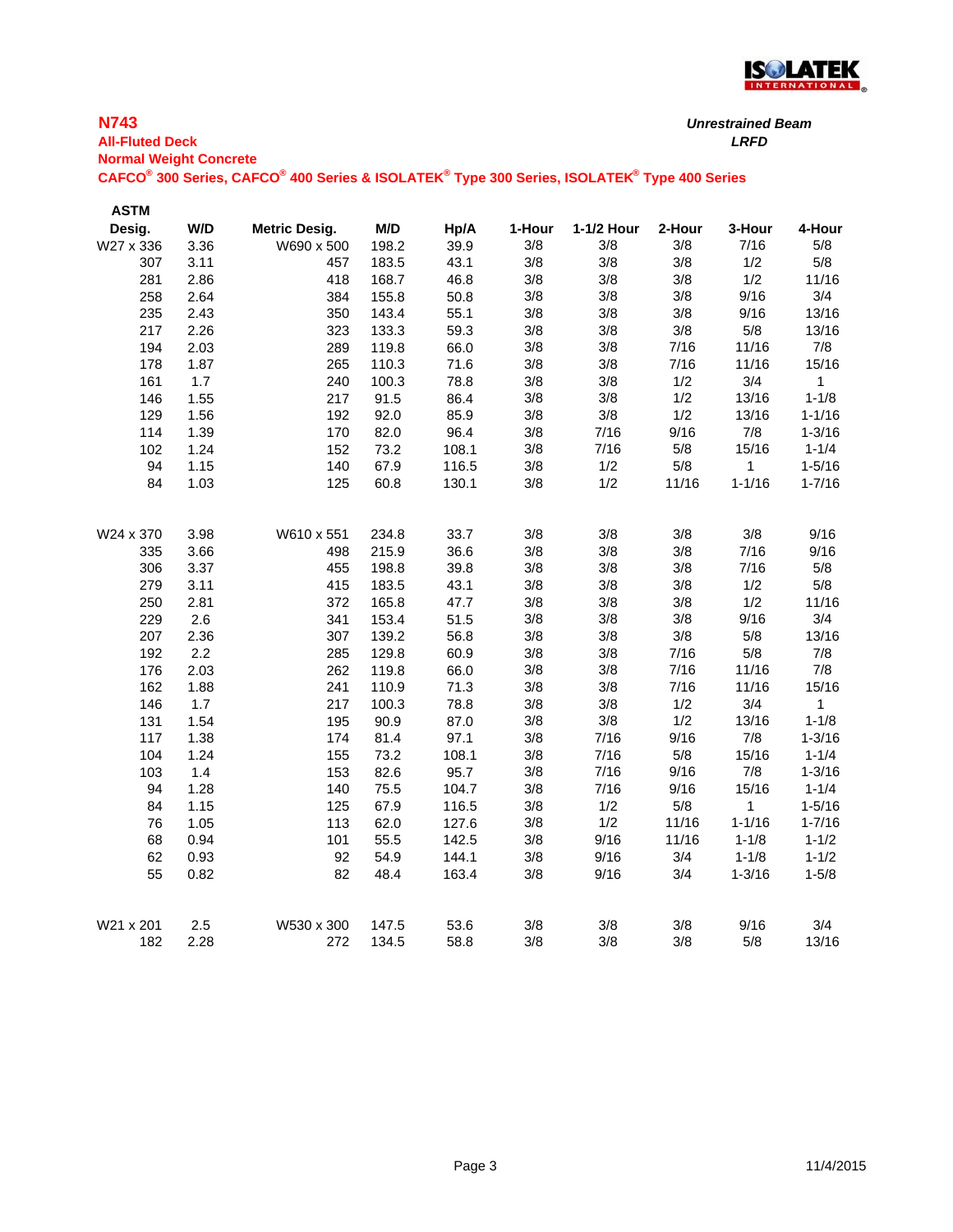

## **N743 All-Fluted Deck** *LRFD* **Normal Weight Concrete CAFCO® 300 Series, CAFCO® 400 Series & ISOLATEK® Type 300 Series, ISOLATEK® Type 400 Series** *Unrestrained Beam*

| <b>ASTM</b> |      |                      |       |       |        |            |        |              |             |
|-------------|------|----------------------|-------|-------|--------|------------|--------|--------------|-------------|
| Desig.      | W/D  | <b>Metric Desig.</b> | M/D   | Hp/A  | 1-Hour | 1-1/2 Hour | 2-Hour | 3-Hour       | 4-Hour      |
| W21 x 166   | 2.09 | W530 x 248           | 123.3 | 64.1  | 3/8    | 3/8        | 7/16   | 5/8          | 7/8         |
| 147         | 1.87 | 219                  | 110.3 | 71.6  | 3/8    | 3/8        | 7/16   | 11/16        | 15/16       |
| 132         | 1.68 | 196                  | 99.1  | 79.8  | 3/8    | 3/8        | 1/2    | 3/4          | $1 - 1/16$  |
| 122         | 1.57 | 182                  | 92.6  | 85.3  | 3/8    | $3/8$      | 1/2    | 13/16        | $1 - 1/16$  |
| 111         | 1.43 | 165                  | 84.4  | 93.7  | 3/8    | 7/16       | 9/16   | 7/8          | $1 - 3/16$  |
| 101         | 1.3  | 150                  | 76.7  | 103.1 | 3/8    | 7/16       | 9/16   | 15/16        | $1 - 1/4$   |
| 93          | 1.4  | 138                  | 82.6  | 95.7  | 3/8    | 7/16       | 9/16   | 7/8          | $1 - 3/16$  |
| 83          | 1.26 | 123                  | 74.3  | 106.3 | 3/8    | 7/16       | $5/8$  | 15/16        | $1 - 1/4$   |
| 73          | 1.11 | 109                  | 65.5  | 120.7 | 3/8    | 1/2        | $5/8$  | $\mathbf{1}$ | $1 - 3/8$   |
| 68          | 1.04 | 101                  | 61.4  | 128.8 | 3/8    | 1/2        | 11/16  | $1 - 1/16$   | $1 - 7/16$  |
| 62          | 0.95 | 92                   | 56.1  | 141.0 | 3/8    | 9/16       | 11/16  | $1 - 1/8$    | $1 - 1/2$   |
| 57          | 0.95 | 85                   | 56.1  | 141.0 | 3/8    | 9/16       | 11/16  | $1 - 1/8$    | $1 - 1/2$   |
| 55          | 0.85 | 82                   | 50.2  | 157.6 | 3/8    | 9/16       | 3/4    | $1 - 3/16$   | $1 - 5/8$   |
| 50          | 0.83 | 74                   | 49.0  | 161.4 | 3/8    | 9/16       | 3/4    | $1 - 3/16$   | $1 - 5/8$   |
| 48          | 0.75 | 72                   | 44.3  | 178.6 | 7/16   | $5/8$      | 13/16  | $1 - 1/4$    | $1 - 3/4$   |
| 44          | 0.74 | 66                   | 43.7  | 181.1 | 7/16   | 5/8        | 13/16  | $1 - 1/4$    | $1 - 3/4$   |
|             |      |                      |       |       |        |            |        |              |             |
| W18 x 175   | 2.46 | W460 x 260           | 145.1 | 54.5  | 3/8    | 3/8        | 3/8    | 9/16         | 3/4         |
| 158         | 2.24 | 235                  | 132.2 | 59.8  | 3/8    | 3/8        | $3/8$  | $5/8$        | 13/16       |
| 143         | 2.05 | 213                  | 121.0 | 65.4  | 3/8    | 3/8        | 7/16   | 11/16        | 7/8         |
| 130         | 1.88 | 193                  | 110.9 | 71.3  | 3/8    | 3/8        | 7/16   | 11/16        | 15/16       |
| 119         | 1.72 | 177                  | 101.5 | 77.9  | 3/8    | 3/8        | 1/2    | 3/4          | 1           |
| 106         | 1.55 | 158                  | 91.5  | 86.4  | 3/8    | 3/8        | 1/2    | 13/16        | $1 - 1/8$   |
| 97          | 1.42 | 144                  | 83.8  | 94.4  | 3/8    | 7/16       | 9/16   | 7/8          | $1 - 3/16$  |
| 86          | 1.27 | 128                  | 74.9  | 105.5 | 3/8    | 7/16       | $5/8$  | 15/16        | $1 - 1/4$   |
| 76          | 1.13 | 113                  | 66.7  | 118.6 | 3/8    | 1/2        | $5/8$  | $\mathbf{1}$ | $1 - 3/8$   |
| 71          | 1.22 | 106                  | 72.0  | 109.8 | 3/8    | 7/16       | $5/8$  | 15/16        | $1 - 5/16$  |
| 65          | 1.13 | 97                   | 66.7  | 118.6 | 3/8    | 1/2        | $5/8$  | $\mathbf{1}$ | $1 - 3/8$   |
| 60          | 1.04 | 89                   | 61.4  | 128.8 | 3/8    | 1/2        | 11/16  | $1 - 1/16$   | $1 - 7/16$  |
| 55          | 0.96 | 82                   | 56.6  | 139.6 | 3/8    | 9/16       | 11/16  | $1 - 1/8$    | $1 - 1/2$   |
| 50          | 0.88 | 74                   | 51.9  | 152.3 | 3/8    | 9/16       | 3/4    | $1 - 3/16$   | $1 - 9/16$  |
| 46          | 0.87 | 68                   | 51.3  | 154.0 | 3/8    | 9/16       | 3/4    | $1 - 3/16$   | $1 - 9/16$  |
| 40          | 0.76 | 60                   | 44.8  | 176.3 | 7/16   | $5/8$      | 13/16  | $1 - 1/4$    | $1 - 11/16$ |
| 35          | 0.67 | 52                   | 39.5  | 200.0 | 7/16   | 5/8        | $7/8$  | $1 - 3/8$    | $1 - 13/16$ |
|             |      |                      |       |       |        |            |        |              |             |
| W16 x 100   | 1.59 | W410 x 149           | 93.8  | 84.3  | 3/8    | 3/8        | 1/2    | 13/16        | $1 - 1/16$  |
| 89          | 1.43 | 132                  | 84.4  | 93.7  | 3/8    | 7/16       | 9/16   | $7/8$        | $1 - 3/16$  |
| $77 \,$     | 1.25 | 114                  | 73.8  | 107.2 | 3/8    | 7/16       | $5/8$  | 15/16        | $1 - 1/4$   |
| 67          | 1.09 | 100                  | 64.3  | 122.9 | 3/8    | 1/2        | 11/16  | 1            | $1 - 3/8$   |
| 57          | 1.09 | 85                   | 64.3  | 122.9 | 3/8    | 1/2        | 11/16  | $\mathbf{1}$ | $1 - 3/8$   |
| 50          | 0.96 | 74                   | 56.6  | 139.6 | 3/8    | 9/16       | 11/16  | $1 - 1/8$    | $1 - 1/2$   |
| 45          | 0.87 | 67                   | 51.3  | 154.0 | 3/8    | 9/16       | 3/4    | $1 - 3/16$   | $1 - 9/16$  |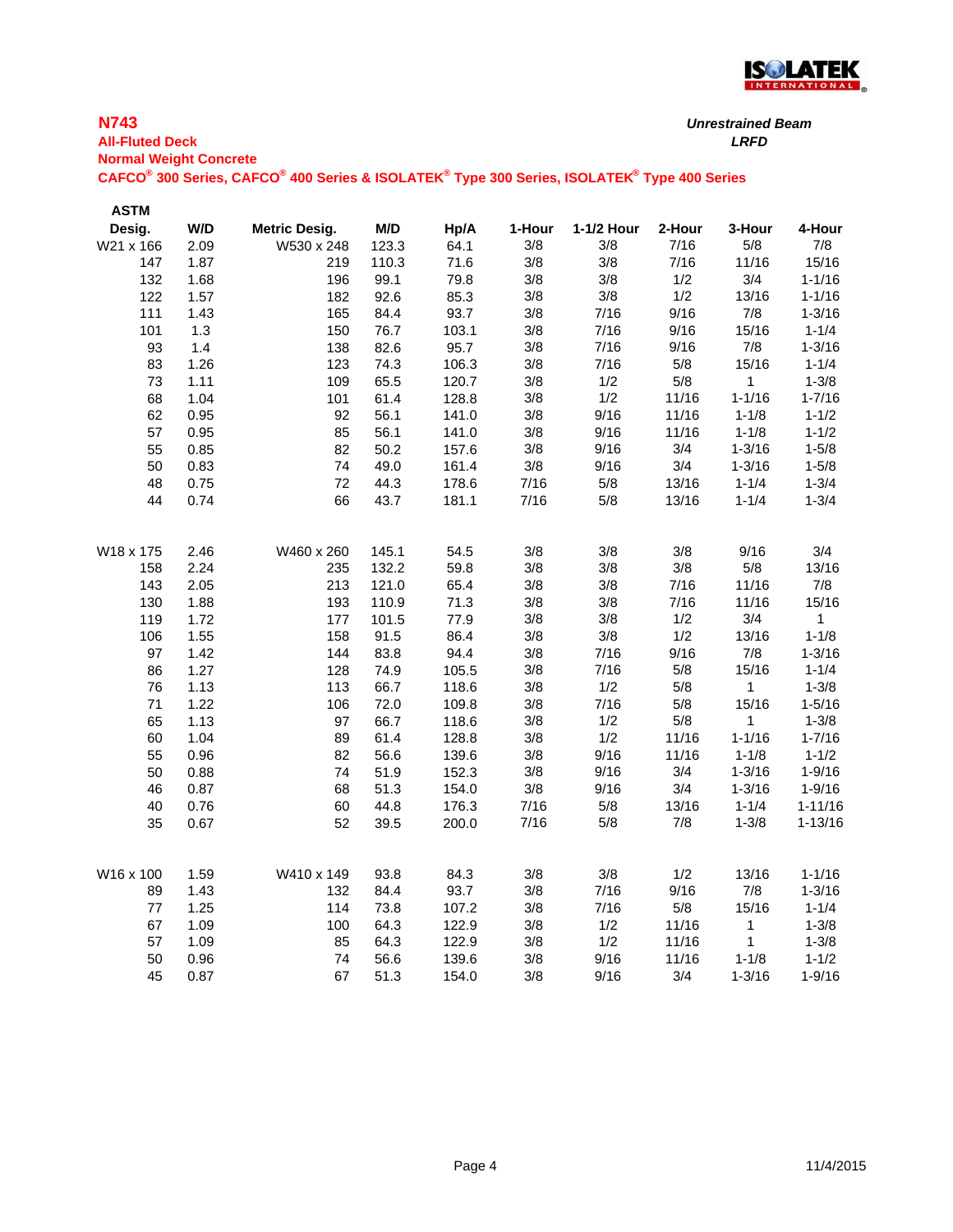

| <b>N743</b><br><b>All-Fluted Deck</b><br><b>Normal Weight Concrete</b> |      |                                                                                             |       |       |        |            |        | <b>Unrestrained Beam</b><br><b>LRFD</b> |                |
|------------------------------------------------------------------------|------|---------------------------------------------------------------------------------------------|-------|-------|--------|------------|--------|-----------------------------------------|----------------|
|                                                                        |      | CAFCO® 300 Series, CAFCO® 400 Series & ISOLATEK® Type 300 Series, ISOLATEK® Type 400 Series |       |       |        |            |        |                                         |                |
| <b>ASTM</b>                                                            |      |                                                                                             |       |       |        |            |        |                                         |                |
| Desig.                                                                 | W/D  | <b>Metric Desig.</b>                                                                        | M/D   | Hp/A  | 1-Hour | 1-1/2 Hour | 2-Hour | 3-Hour                                  | 4-Hour         |
| W16 x 40                                                               | 0.78 | W410 x 60                                                                                   | 46.0  | 171.8 | 7/16   | 5/8        | 13/16  | $1 - 1/4$                               | $1 - 11/16$    |
| 36                                                                     | 0.7  | 53                                                                                          | 41.3  | 191.4 | 7/16   | $5/8$      | 7/8    | $1 - 5/16$                              | $1 - 13/16$    |
| 31                                                                     | 0.66 | 46                                                                                          | 38.9  | 203.0 | 7/16   | 11/16      | 7/8    | $1 - 3/8$                               | $1 - 7/8$      |
| 26                                                                     | 0.55 | 39                                                                                          | 32.5  | 243.6 | 1/2    | 3/4        | 15/16  | $1 - 1/2$                               | $\overline{c}$ |
| W14 x 808                                                              | 8.75 | W360 x 1202                                                                                 | 516.3 | 15.3  | 3/8    | 3/8        | 3/8    | 3/8                                     | 3/8            |
| 730                                                                    | 8.08 | 1086                                                                                        | 476.7 | 16.6  | 3/8    | 3/8        | 3/8    | 3/8                                     | 3/8            |
| 665                                                                    | 7.49 | 990                                                                                         | 441.9 | 17.9  | 3/8    | 3/8        | 3/8    | 3/8                                     | 3/8            |
| 605                                                                    | 6.96 | 900                                                                                         | 410.6 | 19.3  | 3/8    | 3/8        | 3/8    | $3/8$                                   | 3/8            |
| 550                                                                    | 6.43 | 818                                                                                         | 379.4 | 20.8  | 3/8    | 3/8        | 3/8    | 3/8                                     | 3/8            |
| 500                                                                    | 5.95 | 744                                                                                         | 351.1 | 22.5  | 3/8    | 3/8        | 3/8    | 3/8                                     | 3/8            |
| 455                                                                    | 5.53 | 677                                                                                         | 326.3 | 24.2  | 3/8    | 3/8        | 3/8    | 3/8                                     | 3/8            |
| 426                                                                    | 5.21 | 634                                                                                         | 307.4 | 25.7  | 3/8    | 3/8        | 3/8    | 3/8                                     | 7/16           |
| 398                                                                    | 4.93 | 592                                                                                         | 290.9 | 27.2  | 3/8    | 3/8        | 3/8    | 3/8                                     | 7/16           |
| 370                                                                    | 4.63 | 551                                                                                         | 273.2 | 28.9  | 3/8    | $3/8$      | 3/8    | 3/8                                     | 1/2            |
| 342                                                                    | 4.32 | 509                                                                                         | 254.9 | 31.0  | 3/8    | 3/8        | 3/8    | 3/8                                     | 1/2            |
| 311                                                                    | 3.98 | 463                                                                                         | 234.8 | 33.7  | 3/8    | $3/8$      | 3/8    | $3/8$                                   | 9/16           |
| 283                                                                    | 3.66 | 421                                                                                         | 215.9 | 36.6  | 3/8    | $3/8$      | 3/8    | 7/16                                    | 9/16           |
| 257                                                                    | 3.36 | 382                                                                                         | 198.2 | 39.9  | 3/8    | $3/8$      | 3/8    | 7/16                                    | 5/8            |
| 233                                                                    | 3.08 | 347                                                                                         | 181.7 | 43.5  | 3/8    | $3/8$      | 3/8    | 1/2                                     | 5/8            |
| 211                                                                    | 2.81 | 314                                                                                         | 165.8 | 47.7  | 3/8    | $3/8$      | 3/8    | 1/2                                     | 11/16          |
| 193                                                                    | 2.6  | 287                                                                                         | 153.4 | 51.5  | 3/8    | 3/8        | 3/8    | 9/16                                    | 3/4            |
| 176                                                                    | 2.38 | 262                                                                                         | 140.4 | 56.3  | 3/8    | 3/8        | 3/8    | 9/16                                    | 13/16          |
| 159                                                                    | 2.16 | 237                                                                                         | 127.4 | 62.0  | 3/8    | $3/8$      | 7/16   | 5/8                                     | 7/8            |
| 145                                                                    | 1.99 | 216                                                                                         | 117.4 | 67.3  | 3/8    | 3/8        | 7/16   | 11/16                                   | 15/16          |
| 132                                                                    | 1.89 | 196                                                                                         | 111.5 | 70.9  | 3/8    | 3/8        | 7/16   | 11/16                                   | 15/16          |
| 120                                                                    | 1.71 | 179                                                                                         | 100.9 | 78.4  | 3/8    | 3/8        | 1/2    | 3/4                                     | 1              |
| 109                                                                    | 1.57 | 162                                                                                         | 92.6  | 85.3  | 3/8    | $3/8$      | 1/2    | 13/16                                   | $1 - 1/16$     |
| 99                                                                     | 1.43 | 147                                                                                         | 84.4  | 93.7  | 3/8    | 7/16       | 9/16   | 7/8                                     | $1 - 3/16$     |
| 90                                                                     | 1.31 | 134                                                                                         | 77.3  | 102.3 | 3/8    | 7/16       | 9/16   | 15/16                                   | $1 - 1/4$      |
| 82                                                                     | 1.45 | 122                                                                                         | 85.6  | 92.4  | 3/8    | 7/16       | 9/16   | 7/8                                     | $1 - 1/8$      |
| 74                                                                     | 1.32 | 110                                                                                         | 77.9  | 101.5 | 3/8    | 7/16       | 9/16   | 7/8                                     | $1 - 1/4$      |
| 68                                                                     | 1.22 | 101                                                                                         | 72.0  | 109.8 | 3/8    | 7/16       | 5/8    | 15/16                                   | $1 - 5/16$     |
| 61                                                                     | 1.1  | 91                                                                                          | 64.9  | 121.8 | 3/8    | 1/2        | 5/8    | $\mathbf{1}$                            | $1 - 3/8$      |
| 53                                                                     | 1.06 | 79                                                                                          | 62.5  | 126.4 | 3/8    | 1/2        | 11/16  | $1 - 1/16$                              | $1 - 7/16$     |
| 48                                                                     | 0.97 | 72                                                                                          | 57.2  | 138.1 | $3/8$  | 9/16       | 11/16  | $1 - 1/8$                               | $1 - 1/2$      |
| 43                                                                     | 0.87 | 64                                                                                          | 51.3  | 154.0 | 3/8    | 9/16       | 3/4    | $1 - 3/16$                              | $1 - 9/16$     |
| 38                                                                     | 0.8  | 57                                                                                          | 47.2  | 167.5 | 7/16   | 5/8        | 13/16  | $1 - 1/4$                               | $1 - 11/16$    |
| 34                                                                     | 0.72 | 51                                                                                          | 42.5  | 186.1 | 7/16   | 5/8        | 13/16  | $1 - 5/16$                              | $1 - 3/4$      |
| 30                                                                     | 0.64 | 45                                                                                          | 37.8  | 209.3 | 7/16   | 11/16      | 7/8    | $1 - 3/8$                               | $1 - 7/8$      |
| 26                                                                     | 0.62 | 39                                                                                          | 36.6  | 216.1 | 7/16   | 11/16      | 7/8    | $1 - 3/8$                               | $1 - 15/16$    |
| 22                                                                     | 0.53 | 33                                                                                          | 31.3  | 252.8 | 1/2    | 3/4        | 15/16  | $1 - 1/2$                               | $2 - 1/16$     |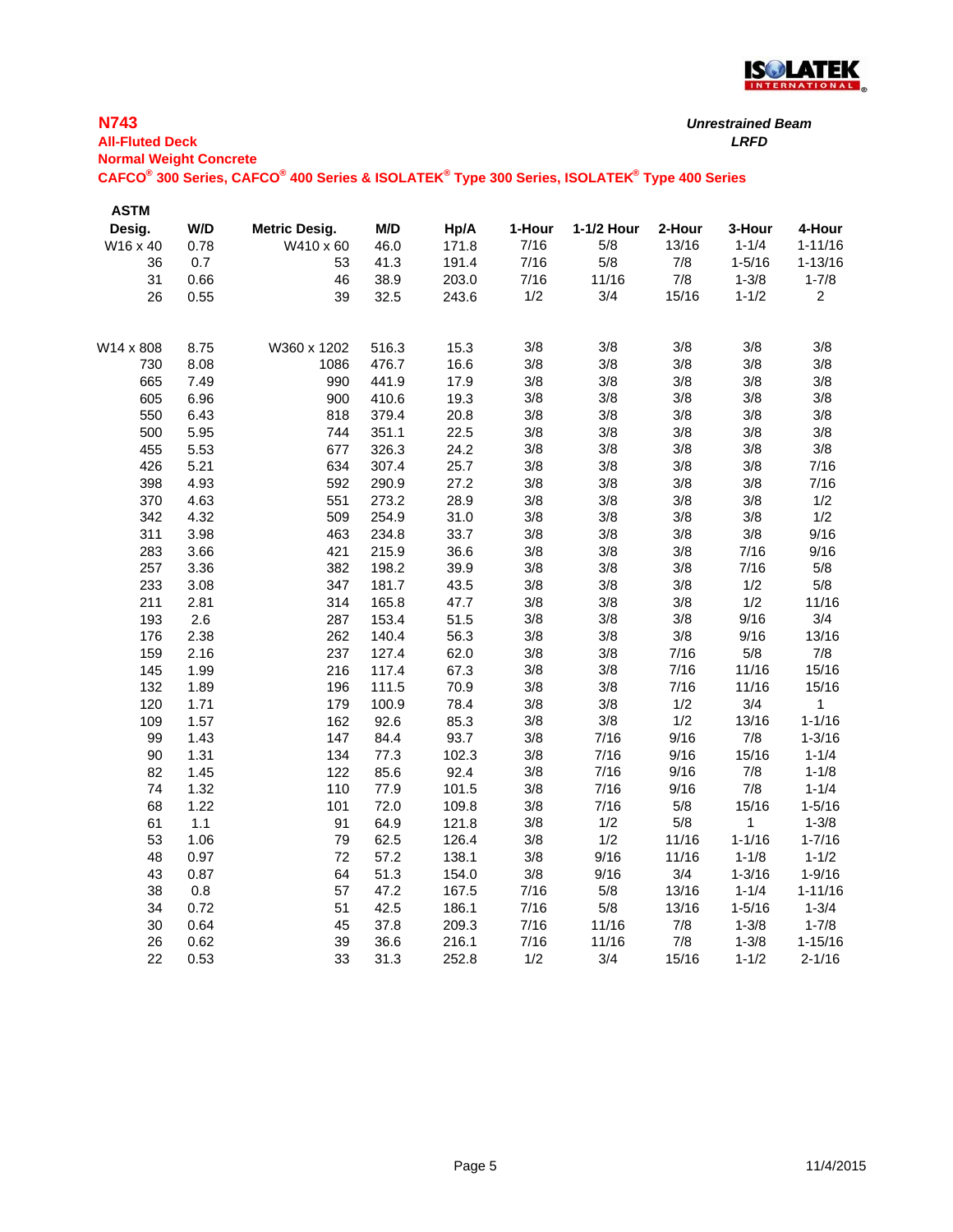

## **N743 All-Fluted Deck** *LRFD* **Normal Weight Concrete CAFCO® 300 Series, CAFCO® 400 Series & ISOLATEK® Type 300 Series, ISOLATEK® Type 400 Series** *Unrestrained Beam*

| <b>ASTM</b> |              |                      |       |       |        |            |            |              |              |
|-------------|--------------|----------------------|-------|-------|--------|------------|------------|--------------|--------------|
| Desig.      | W/D          | <b>Metric Desig.</b> | M/D   | Hp/A  | 1-Hour | 1-1/2 Hour | 2-Hour     | 3-Hour       | 4-Hour       |
| W12 x 336   | 4.85         | W310 x 500           | 286.2 | 27.6  | 3/8    | 3/8        | 3/8        | 3/8          | 7/16         |
| 305         | 4.49         | 454                  | 264.9 | 29.8  | 3/8    | 3/8        | 3/8        | 3/8          | 1/2          |
| 279         | 4.19         | 415                  | 247.2 | 32.0  | 3/8    | 3/8        | 3/8        | 3/8          | 1/2          |
| 252         | 3.84         | 375                  | 226.6 | 34.9  | 3/8    | 3/8        | 3/8        | 7/16         | 9/16         |
| 230         | 3.55         | 342                  | 209.5 | 37.7  | 3/8    | 3/8        | 3/8        | 7/16         | 9/16         |
| 210         | 3.27         | 313                  | 192.9 | 41.0  | 3/8    | 3/8        | 3/8        | 7/16         | 5/8          |
| 190         | $\mathbf{3}$ | 283                  | 177.0 | 44.7  | 3/8    | 3/8        | 3/8        | 1/2          | 11/16        |
| 170         | 2.72         | 253                  | 160.5 | 49.3  | 3/8    | 3/8        | 3/8        | 9/16         | 3/4          |
| 152         | 2.45         | 225                  | 144.6 | 54.7  | 3/8    | 3/8        | $3/8$      | 9/16         | 13/16        |
| 136         | 2.23         | 202                  | 131.6 | 60.1  | 3/8    | 3/8        | $3/8$      | $5/8$        | 13/16        |
| 120         | 1.99         | 179                  | 117.4 | 67.3  | 3/8    | 3/8        | 7/16       | 11/16        | 15/16        |
| 106         | 1.77         | 158                  | 104.4 | 75.7  | 3/8    | 3/8        | 1/2        | 3/4          | $\mathbf{1}$ |
| 96          | 1.61         | 143                  | 95.0  | 83.2  | 3/8    | 3/8        | 1/2        | 13/16        | $1 - 1/16$   |
| 87          | 1.47         | 129                  | 86.7  | 91.1  | 3/8    | 7/16       | 9/16       | 13/16        | $1 - 1/8$    |
| 79          | 1.34         | 117                  | 79.1  | 100.0 | 3/8    | 7/16       | 9/16       | 7/8          | $1 - 3/16$   |
| 72          | 1.23         | 107                  | 72.6  | 108.9 | 3/8    | 7/16       | $5/8$      | 15/16        | $1 - 5/16$   |
| 65          | 1.11         | 97                   | 65.5  | 120.7 | 3/8    | 1/2        | $5/8$      | 1            | $1 - 3/8$    |
| 58          | 1.1          | 86                   | 64.9  | 121.8 | 3/8    | 1/2        | 5/8        | $\mathbf{1}$ | $1 - 3/8$    |
| 53          | 1.02         | 79                   | 60.2  | 131.4 | 3/8    | 1/2        | 11/16      | $1 - 1/16$   | $1 - 7/16$   |
| 50          | 1.06         | 74                   | 62.5  | 126.4 | 3/8    | 1/2        | 11/16      | $1 - 1/16$   | $1 - 7/16$   |
| 45          | 0.97         | 67                   | 57.2  | 138.1 | 3/8    | 9/16       | 11/16      | $1 - 1/8$    | $1 - 1/2$    |
| 40          | 0.86         | 60                   | 50.7  | 155.8 | 3/8    | 9/16       | 3/4        | $1 - 3/16$   | $1 - 5/8$    |
| 35          | 0.81         | 52                   | 47.8  | 165.4 | 3/8    | 9/16       | 3/4        | $1 - 3/16$   | $1 - 5/8$    |
| 30          | 0.69         | 45                   | 40.7  | 194.2 | 7/16   | $5/8$      | 7/8        | $1 - 5/16$   | $1 - 13/16$  |
| 26          | 0.61         | 39                   | 36.0  | 219.6 | 7/16   | 11/16      | 7/8        | $1 - 7/16$   | $1 - 15/16$  |
| 22          | 0.62         | 33                   | 36.6  | 216.1 | 7/16   | 11/16      | 7/8        | $1 - 3/8$    | $1 - 15/16$  |
| 19          | 0.54         | 28                   | 31.9  | 248.1 | 1/2    | 3/4        | 15/16      | $1 - 1/2$    | $2 - 1/16$   |
| 16          | 0.45         | 24                   | 26.6  | 297.7 | 9/16   | 13/16      | $1 - 1/16$ | $1 - 5/8$    | $2 - 3/16$   |
| 14          | 0.4          | 21                   | 23.6  | 335.0 | 9/16   | 13/16      | $1 - 1/16$ | $1 - 11/16$  | $2 - 5/16$   |
| W10 x 112   | 2.17         | W250 x 167           | 128.0 | 61.7  | 3/8    | 3/8        | 7/16       | $5/8$        | 7/8          |
| 100         | 1.97         | 149                  | 116.2 | 68.0  | 3/8    | 3/8        | 7/16       | 11/16        | 15/16        |
| 88          | 1.74         | 131                  | 102.7 | 77.0  | 3/8    | $3/8$      | 1/2        | 3/4          | 1            |
| 77          | 1.54         | 115                  | 90.9  | 87.0  | 3/8    | 3/8        | 1/2        | 13/16        | $1 - 1/8$    |
| 68          | 1.38         | 101                  | 81.4  | 97.1  | 3/8    | 7/16       | 9/16       | 7/8          | $1 - 3/16$   |
| 60          | 1.22         | 89                   | 72.0  | 109.8 | 3/8    | 7/16       | $5/8$      | 15/16        | $1 - 5/16$   |
| 54          | 1.11         | 80                   | 65.5  | 120.7 | 3/8    | 1/2        | $5/8$      | 1            | $1 - 3/8$    |
| 49          | 1.01         | 73                   | 59.6  | 132.7 | 3/8    | 1/2        | 11/16      | $1 - 1/16$   | $1 - 7/16$   |
| 45          | 1.06         | 67                   | 62.5  | 126.4 | 3/8    | 1/2        | 11/16      | $1 - 1/16$   | $1 - 7/16$   |
| 39          | 0.92         | 58                   | 54.3  | 145.6 | 3/8    | 9/16       | 3/4        | $1 - 1/8$    | $1 - 9/16$   |
| 33          | 0.78         | 49                   | 46.0  | 171.8 | 7/16   | $5/8$      | 13/16      | $1 - 1/4$    | $1 - 11/16$  |
| 30          | 0.8          | 45                   | 47.2  | 167.5 | 7/16   | 5/8        | 13/16      | $1 - 1/4$    | $1 - 11/16$  |